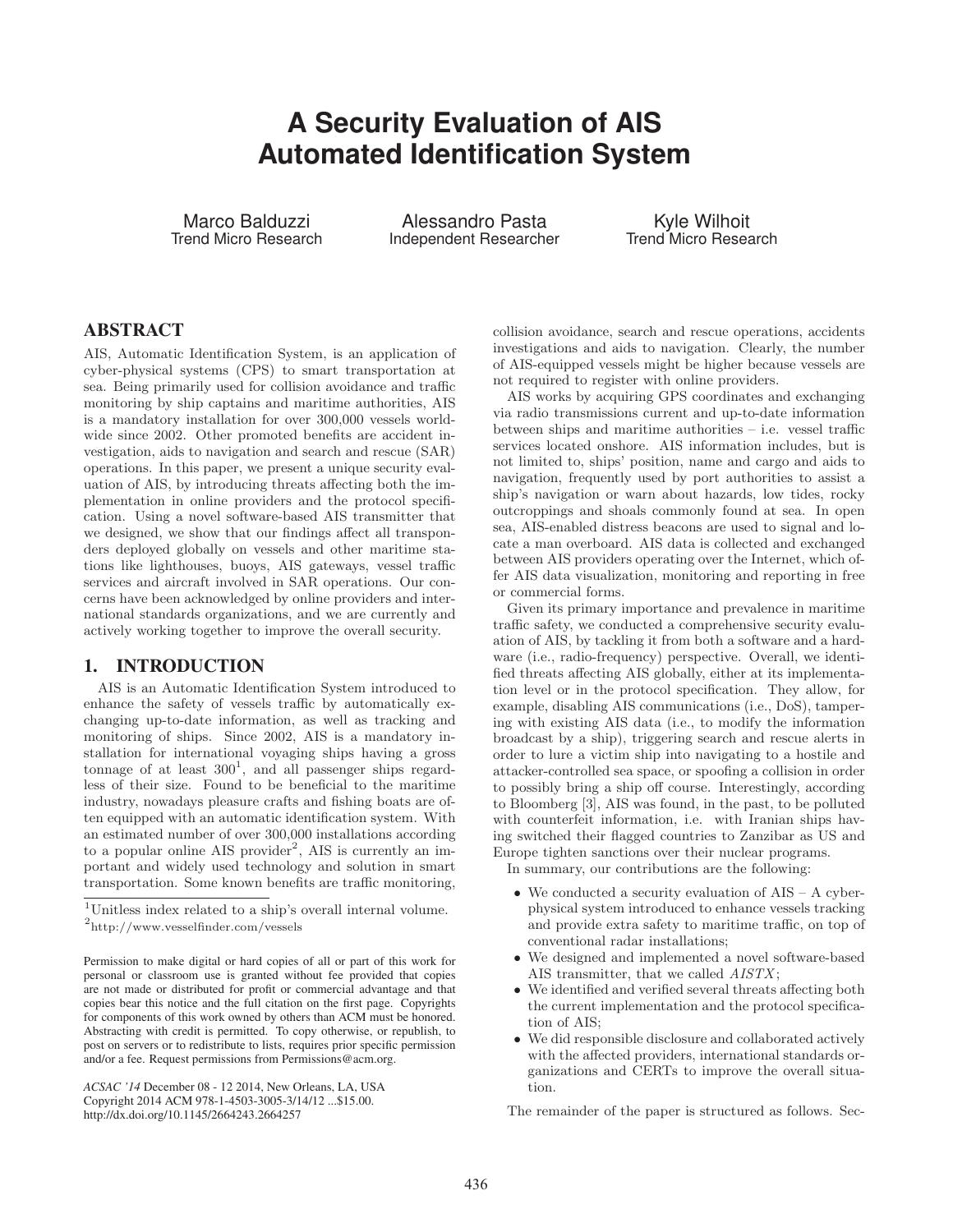

**Figure 1: The Automatic Identification System (AIS).**

tion 2 introduces AIS and explains how it works. Section 3 gives a general overview of the issues that we identified. Section 4 describes the software-based threats. In Section 5 we introduce and detail *AISTX*, the AIS transmitter that we designed and implemented to conduct the radio-frequency evaluation described in Section 6. Section 7 discusses ethical implications, mitigation strategies and collaboration with the affected parties. Finally, Sections 8 and 9 look over related work and briefly conclude.

# 2. AUTOMATIC IDENTIFICATION SYSTEM

Since 2002 IMO's SOLAS convention<sup>3</sup> the Automatic Identification System (*AIS*) is required for international voyaging ships having a gross tonnage of 300 or more, and all passenger vessels regardless of their size. Found to be heavily used and widely beneficial to the maritime industry, a second generation of AIS devices, termed *class-B* transponders, were introduced in 2006. When compared with their predecessors, i.e. *class-A*, class-B are typically smaller, lower cost, and simpler to operate. These are typically used in smaller vessels, pleasure vessels, or any fishing vessel less than 300 tons. Since 2010, AIS-related regulations have been constantly adjusted, making it easier to implement and deploy AIS installations. As of 2014, AIS is estimated to be running on at least 300,000 vessels, and in the near future, there is expected to be near a million installations. Nowadays, AIS is a major technology and solution in traffic monitoring and vessels assistance. Shipowners and maritime authorities rely on AIS to supplement traditional radars for collision avoidance and location tracking, in addition to complementary systems like visual observations, audio exchanges and LRIT (long-range identification and tracking).

AIS has many promoted benefits. Any ship transmitting an AIS signal can be received by nearby ships and help make the captains aware of the other ships $\tilde{A}Z$  location. In addition, AIS provides navigational aids. The aids-to-navigation (AtoN) standard was developed with the ability to broadcast the positions and names of objects other than vessels, such as navigational aid and marker positions and dynamic data reflecting the marker $\tilde{A}Z$ s environment (e.g., currents

and climatic conditions). These aids can be located on shore, such as in a lighthouse, or on water platforms, such as buoys. Examples of AtoN installations are provided by online AIS providers, such as Marine Traffic<sup>4</sup>. Finally, an example of the importance of the utilization of AIS revolves around accident investigation. Since AIS provides GPS coordinates, course, ground speed, and additional information, it proves more valuable in accident investigation versus the less accurate radar technology used widely today. For the same reason, AIS is largely used in search-and-rescue transponders. AIS-SARTs are self-contained, waterproof devices intended for emergencies, mainly to help the detection and location of vessels and people in distress, i.e. a man overboard.

AIS, as we depict in Figure 1, works by acquiring GPS coordinates and exchanging regional information with nearby stations via VHF, i.e. two radio channels operating at 161.975 and 162.025 MHz, and with AIS providers operating over the Internet. These providers collect data primarily through AIS gateways deployed geographically, i.e. along coast lines and in vessel traffic services (VTS) operated by port authorities. A VTS is a ship traffic monitoring system established by maritime authorities, similar to air traffic control systems for aviation. In addition, single individuals, such as a ship's captain, can upstream AIS data by using a mobile app and a special forwarding software, which duplicates and sends the data to the desired providers as soon as the data is made available. AIS information is broadcasted, collected and exchanged on a regular basis – varying from a couple of seconds to minutes, depending on the type of information and condition of the station. For example, a class-B equipped ship navigating faster than 23 knots is supposed to broadcast its position every 5 seconds. Conversely, an aid to navigation, for example a lighthouse or a buoy notifying an hazard, is sent every 3 minutes.

By regulation, each communicating station, such as a ship, is required to register and obtain valid AIS identifiers, namely MMSI and call-sign, which are issued by official maritime authorities like the US Coast Guard or the Italian Ministry of Economic Development. The maritime mobile service identity (MMSI) consists of a nine-digits number uniquely identifying a station. The first three digits of the MMSI, the maritime identification digits (MID), specifies the country – e.g. 247 for Italy and 338 for United States of America according to ITU- $R^5$ . The call-signs are a designation for radios, or AIS stations willing to communicate, and are widely used in marine, aviation, military, spacecraft, and by radio amateurs. Finally, AIS information is rendered via chartplotters or providers, e.g. Vessel Finder<sup>6</sup>, which, in near real-time, visualize the status of other vessels in the region, navigation aids and other useful maritime information, such as weather forecasts or critical situations. These systems allow worldwide access to AIS statistics, vessels, lighthouses, buoys locations, and corresponding details on a simple, easy to navigate display or website. In addition, AIS information collected from providers is useful in identifying, for example, ships spilling oil in open sea [1] and predicting the financial gain given by marine trading [17].

<sup>3</sup>International Maritime Organization, http://www.imo.org/ ourwork/facilitation/documents/solasvonsafetyofnavigation.pdf

<sup>4</sup>http://www.marinetraffic.com/ais/it/datasheet.aspx? datasource=LIGHTHOUSE

 $^{5}$ http://www.itu.int/online/mms/glad/cga\_mids.sh  $^6$ http://www.vesselfinder.com/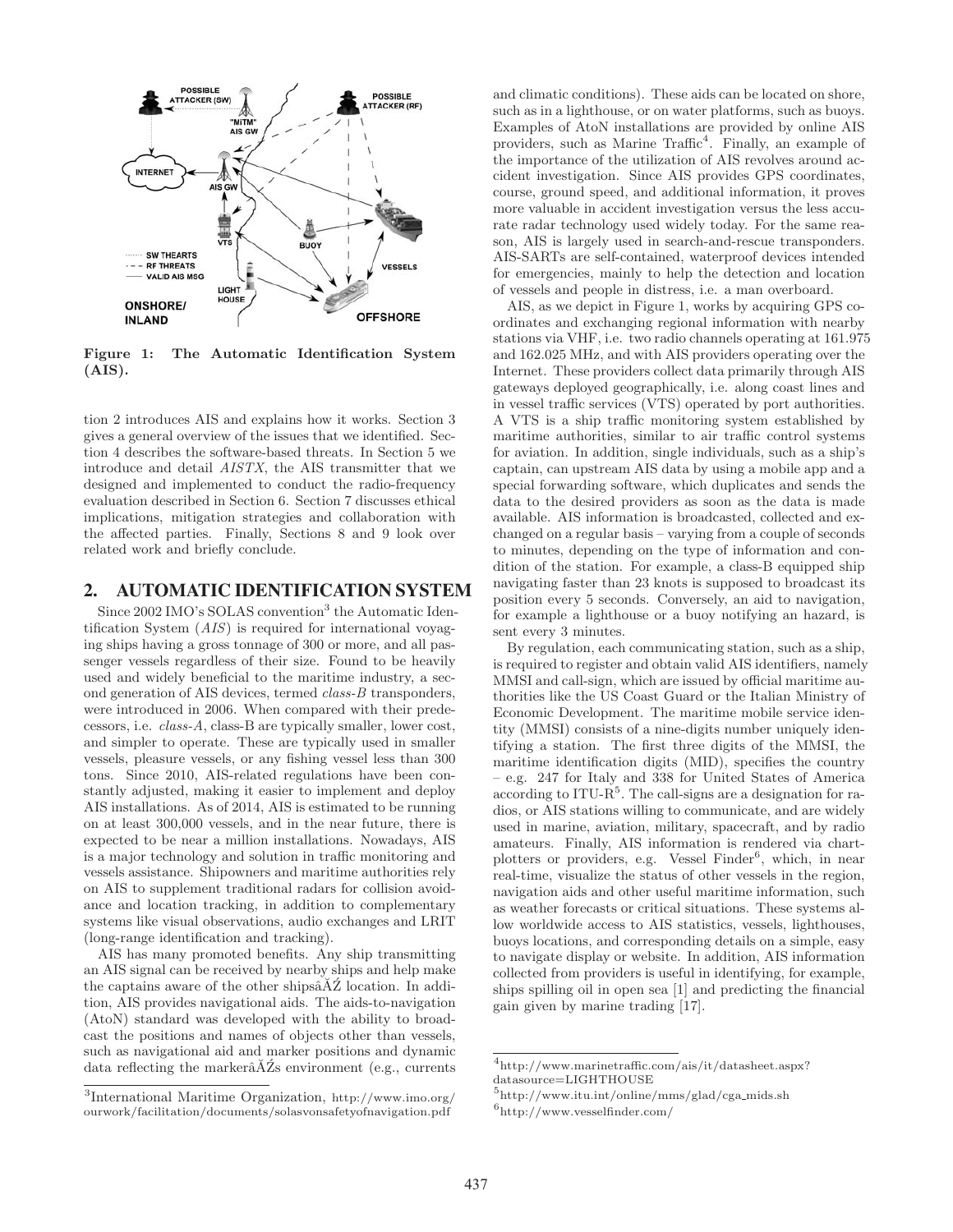| Category                | Threat                   | SW | RF |
|-------------------------|--------------------------|----|----|
| Spoofing                | Ships                    |    |    |
|                         | AtoNs                    |    |    |
|                         | <b>SARs</b>              |    |    |
|                         | Collisions (CPA)         |    |    |
|                         | Distress Beacons         |    |    |
|                         | Weather Forecasting      |    |    |
| Hijacking               | Hijacking                |    |    |
| Availability Disruption | Slot Starvation          |    |    |
|                         | <b>Frequency Hopping</b> |    |    |
|                         | Timing Attack            |    |    |

| Table 1: Summary of the Identified Threats |  |  |  |  |
|--------------------------------------------|--|--|--|--|
|--------------------------------------------|--|--|--|--|

# 3. THREATS OVERVIEW

In this Section, we give a general overview of the threats that we identified in our research. As reported in Table 1, we grouped them in three macro categories, namely spoofing, hijacking, and availability disruption. For each threat, we detail whether it can be performed via software (SW), radio-frequency (RF), or both. Note that Figure 1 includes the information on where attackers fit in the AIS infrastructure. We describe in more detail the software and RF-based attacks later in the paper, respectively in Sections 4 and 6.

## *Ship Spoofing [SW/RF].*

This first threat consists of crafting (i.e., spoofing) a valid non-existent ship. This process involves assigning to the fictitious ship static information, such as the vessel's name, identifiers (i.e., MMSI and call sign), flag, type of ship, cargo type, manufacturer and dimension, and dynamic information like the ship's status (e.g., under way or anchored), position, speed, course and destination. On top of ships, aircraft involved in search and rescue (SAR) operations can be spoofed as well. In fact, SAR aircraft are equipped with AIS class-B transponders as per regulation.

As the reader can imagine, this threat gives an attacker a wide surface of malicious scenarios, such as spoofing a vessel into the jurisdiction of an adversarial nation or making a nuke-carrying cargo sailing the waters of a nuclear-free nation. In addition, vessels spoofing represent an issue for automated systems doing data identification and inference on collected AIS information, for example to detect ships spilling oil in open sea or to predict marine trading. An attacker can counterfeit this information to blame someone else's vessel, for example.

## *AtoN Spoofing [SW/RF].*

Navigational aids, also known as aids-to-navigation (AtoNs), are commonly used to assist vessel traffic, for example along a channel or a harbor, or to warn about hazards, low tides, rocky outcroppings and shoals commonly found in open sea. Spoofing AtoNs consists of crafting fake information to lure a targeted ship into conducting wrong maneuvers. Some examples consist of placing one or more buoys at the entrance of a harbor to tamper with existing traffic, or installing a fake buoy that maliciously instructs a ship into navigating in low water. Given the number of different aidsto-navigations, there are multiple attack scenarios such as for the spoofing of ships.

## *Collision Spoofing (CPA) [RF].*

Collision avoidance is a primary application of AIS, which has been effectively introduced as a system to reduce the risk of collisions among vessels, especially in open sea where no port authority monitoring is in place. The AIS system, in fact, allows for automatic response upon detection and expectation of a collision. This feature is called CPA (closest point of approach) and works by computing the minimal distance between two ships in which at least one is in motion. Using CPA, a ship can be configured to trigger an alert, both visually on the captain's console or acoustically via a siren, and change course in order to avoid a collision. The threat consists of spoofing a ship navigating on a collision course with a targeted vessel. This triggers a collision alert in the CPA system on the victim ship, and could lead the vessel off course into a rock or running it aground during low tide.

## *AIS-SART Spoofing [RF].*

Apart from collision avoidance, AIS is largely used for search and rescue operations. Search and rescue transponders (SARTs) are self-contained, waterproof devices intended for emergency, mainly to help the detection and location of vessels and people in distress, i.e. a man overboard. An AIS-SART activates automatically when in contact with water, and sends a distress radio beacon followed by the GPS position to help aid in locating the survivor. The threat we identified consists of generating a false distress beacon for a man overboard at coordinates chosen by the attacker. By protocol specification, AIS transponders are required to generate an alert when such a message is received. In this scenario, the attacker (i.e., a pirate) triggers a SART alert to lure its victim into navigating to a hostile and attackercontrolled sea space. Note that by law a vessel is required to join a rescue operation upon receiving a search and rescue message.

## *Weather Forecasting [RF].*

One application of AIS is the communication of dynamic data reflecting the changing environment like currents and climate conditions. A special type of messages, namely binary, is used to convey such information. This threat consists of announcing false weather forecasts, for example a sunny day when a squall is expected.

## *AIS Hijacking [SW/RF].*

AIS hijacking consists of altering any information about existing AIS stations, e.g. about the cargo, speed, location and flag of country of a real vessel. As another example, the attacker can maliciously modify the information provided by aids-to-navigation installed at port by authorities for vessels assistance and monitoring. In the software variant of the attack, the attacker eavesdrops (i.e., MiTM) on the communication and replaces AIS information arbitrarily; in the radio-frequency version, the attacker overrides the original AIS message with a higher powered fake signal. In both cases, the recipient receives an attacker-modified version of the victim's original AIS message.

#### *Availability Disruption Threats [RF].*

We identified three attacks that go under the same category, namely availability disruption. Since these attacks can be performed only in radio-frequency, we describe their practical implementation later in detail in Section 6. Here,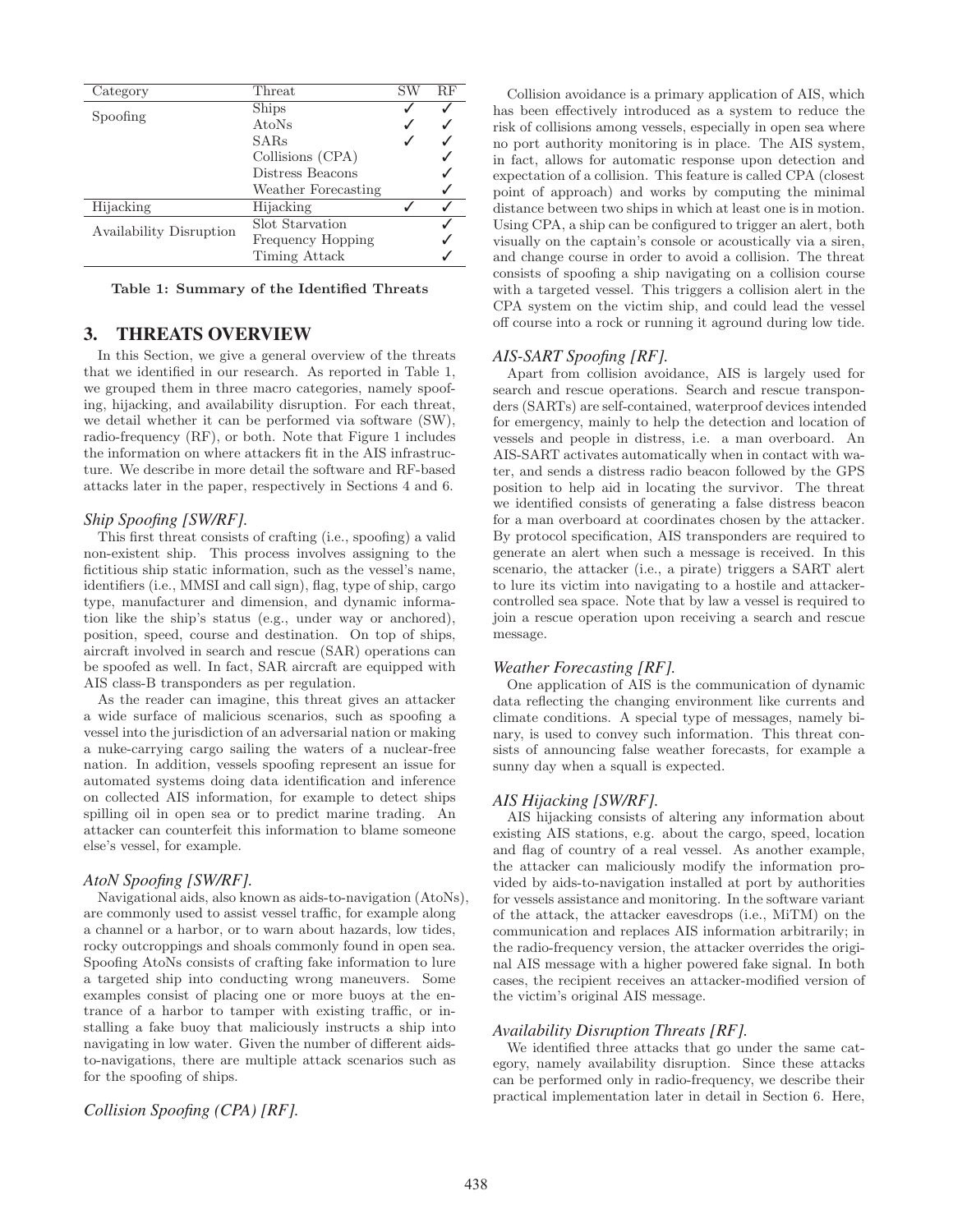we summarize them:

- *Slot Starvation*: This attack consists of impersonating the maritime authority to reserve the entire AIS transmission "address space", in order to prevent all stations within coverage in communicating; this includes ships and aids-to-navigation, as well as AIS gateways used in traffic monitoring. As a result, the attacker can disable AIS systems on a large scale;
- *Frequency Hopping*: In a frequency hopping attack, the attacker impersonates the maritime authority to instruct one or more AIS transponders to change their frequencies of operation. By protocol specification, the receiving station is required to maintain the information, which makes the attack persistent even if the system is rebooted. In addition, this operation can be bound to a geographical region, i.e. an attacker can "program" a targeted ship into switching the frequency upon reaching a region chosen by the attacker; this makes AIS useless. Note that for class-B devices, the AIS standard prevents a manual reset of the transponder, and *not* notify the user of the frequency change;
- *Timing Attack*: In this attack, the malicious user instructs the AIS transponder(s) to delay its transmission time – the attacker, by simply renewing the command, can prevent the transponder(s) from further communicating its position. This makes a vessel disappear from the AIS-enabled radars, for example. Inversely, the attacker can overload (i.e., floods) the marine traffic, including ships and vessel traffic services, by requesting the existing stations into sending AIS information and updates at a very-high rate.

# 4. SOFTWARE EVALUATION

In this Section, we discuss the software-based threats that we identified. We evaluated three popular online AIS providers, namely Marine Traffic<sup>7</sup>, AisHUB<sup>8</sup> and Vessel Finder<sup>9</sup>, and showed that they are affected by the same threats.

When referencing AIS, we have to address AIVDM, the application layer protocol used by AIS to exchange data sentences, i.e. from vessels' AIS transponder broadcasting their position, or from vessel traffic services (VTS) monitoring the ships at port. AIVDM specifies 27 message types; each one having a corresponding purpose and value that designates its purpose. The full list is given in [10]. For example, message type 1 is used in communications between ships and ship-to-VTS to exchange updated position reports, and message 24 describes the type of ship, its cargo, dimensions and name. For our experiments, we implemented an encoding tool written in Python, named *AIVDM Encoder*, that we used to generate arbitrary AIVDM sentences and conduct both the software and the radio-frequency evaluation of  $AIS<sup>10</sup>$ .

While AIS installations on ships involve hardware, software is used to upstream AIS data to online providers. While these services are very useful for tracking and navigation, there are security issues with their implementations. Because of the loosely implemented nature of AIS receivers, online providers are often required to accept any data they receive, since they represent a consortium of users and enthusiasts sharing data. This however, introduces several security issues.

AIS providers allow multiple ways of collecting AIS data like pre-formatted emails, mobile  $\mathrm{aps}^{11}$  and forwarding software such as  $\text{AIS Dispatcher}^{12}$ . When an AIS message is generated, the forwarding software duplicates and sends the message to the desired providers  $-$  e.g., over UDP/5321 for Marine Traffic. The interval of forwarding these messages can be established, thus forwarding near real-time statistics to AIS providers. The same software can be used to upstream AIS messages received from an AIS gateway, i.e. a local VHF receiver one may have in their home. Gateways are often located along coast lines and present in vessel traffic services operated by port authorities.

Throughout our analysis, we identified security issues with all of the aforementioned online providers. These providers, for example, lack source vetting. They do not check to ensure the message originating for a vessel comes from the same region as the vessel purportedly sending the message. Likewise, there is no authentication present to ensure the vessel sending the AIVDM sentence is the proper sender. As shown in Table 1, the identified problems allow an attacker to carry out both spoofing and MiTM-style attacks against the affected providers as we discuss in the following.

Spoofing consists of crafting valid AIS information remotely, e.g. a non-existent ship or aid to navigation, from nowhere near a body of water or a real AIS station. To verify this threat we first used our *AIVDM Encoder* to generate an innocuous AIVDM sentence indicating low tide in a closed lake nearby. We upload it to the providers by using a generic networking client like netcat. Note that message 21 is reserved for AtoNs reports and type 13 is used for buoys. In addition, AtoNs have a MMSI in the form of 99MIDXXXX as per specification. An example is given in the following Listing:

```
✞ ☎ $ . / AIVDM Encoder . py −typ e=21 −aid t y p e =13
                     −aid name=LOWTIDE
                     −mmsi=993381001
                     -long=9.9400 -lat =45.7821
| nc -q0 -u 5.9.207.224 5322
```
#### **Listing 1: UDP spoofing example for Marine Traffic.**

Second, we generated a pre-formatted email report for a moored vessel, i.e. of Listing 2, and sent it to the receiving address of the targeted provider:

To: report@marinetraffic.com MMSI=247320161 LAT=44 .3522 LON=8 .5665  $SPEED=0$  $COI$  IRSE $-243$  $TIMESTAMP=2013-11-11$  13:11

**Listing 2: Email spoofing example Marine Traffic.**

 $7$ http://www.marinetraffic.com/

<sup>8</sup>http://www.aishub.net

 $^9{\rm http://www.vesselfinder.com/}$ 

<sup>&</sup>lt;sup>10</sup>The tool will be made publicly available on the Security Intelligence Blog of Trend Micro [24] and on the personal page of one of the authors [2].

 $^{11}$ http://www.marinetraffic.com/ais/iphone.aspx

 $^{12}{\rm http://www.marinetraffic.com/ais/downloads/aisdispatcher.}$ zip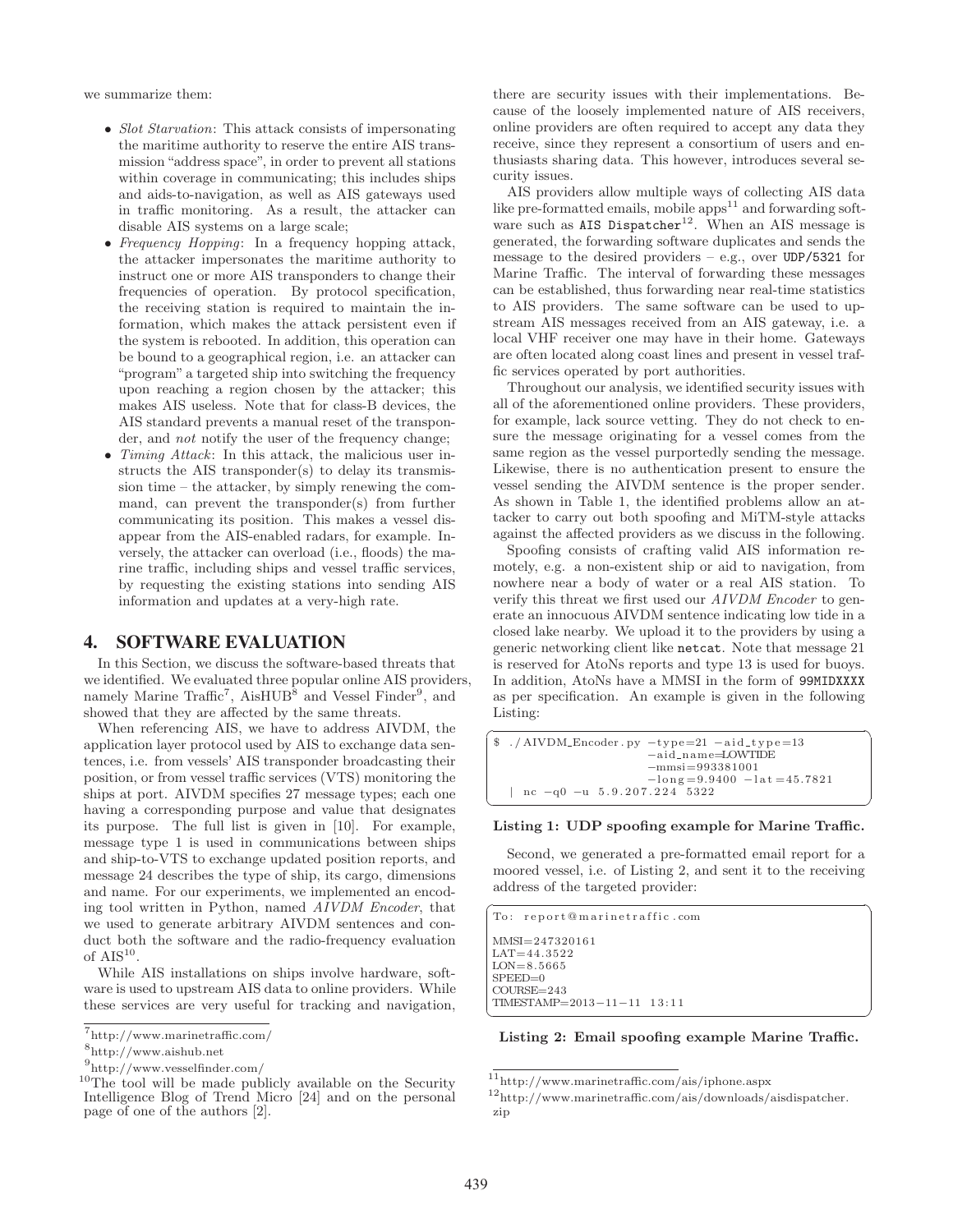

Figure 2: Example of spoofed ship following a pr **grammed path.**

Finally, we implemented an automated script that us Google Earth's KMZ files to make a spoofed AIS station follow a path over time, e.g. a fictional generic ship spelli the word PWNED in the Mediterranean Sea, as depicted Figure 2. Overall, all of the experiments were successf and allowed us to spoof and upstream valid AIS messages to the evaluated providers.

Man-in-the-middle involves the modification or injecti of erroneous data in the AIS communication of a stati transmitting valid AIVDM sentences. We first physically intercepted valid AIVDM sentences transmitted via air from nearby station (i.e. our AIS transponder<sup>13</sup>), by deploying AIS gateway we controlled. We configured it with AIS Dispatcher and an USB dongle AIS receiver<sup>14</sup>. We then used a proxy server to intercept, modify and upstream the AIS messages to the online providers, which accepted any tampered message unhindered. In a second experiment, we picked an existing ship being rendered on online providers $^{15}$  and we spoofed via software – as described previously – modified information for the vessel. We were able to make the providers rendering the ship in a different location from where initially located.

## 5. AIS TRANSMITTER

In the previous Section, we described the software-based threats that we identified, i.e. how to upstream arbitrary AIVDM sentences to AIS providers and how to tamper with existing AIS information sent by real ships to the providers. In the following, we focus on radio-frequency-based threats. We describe the system that we designed and implemented for generating and transmitting arbitrary AIS messages over the air. Later in Section 6, we present the experiments that we conducted to show that our concerns are real and affect all AIS transponders installed on vessels worldwide.

## 5.1 Architecture

Our AIS transmitter that we called *AISTX*, is designed and implemented as a software defined radio  $(SDR)^{16}$ .



**Figure 4: Detail of the** *AIS Frame Builder* **block.**

A SDR consists of a software application, which implements the signal elaboration chain, and a hardware peripheral, which converts binary data to radio-frequency signals for over-the-air transmission. The growth of personal computers' computational capabilities and the drop of hardware acquisition costs have made SDR peripherals available at affordable costs. One example is the universal software radio peripheral (USRP), being one of the most used SDR peripherals. Our  $AISTX$  is built on top of GnuRadio<sup>17</sup>, an open source framework widely used to design and implement efficient software defined radios. While it has been extensively used to conduct research in security, for example in evaluation of the ADS-B aviation protocol [7], GSM security [26] and RFID used in Taipei Metro's EasyCard [5], we believe we are the first to adopt it for building an AIS transmitter.

Figure 3 shows the general architecture of *AISTX*. We generate the AIS frames with a block called *AIS Frame Builder*, thoroughly described later in Section 5.2. We then realize a GMSK modulation of each frame, and over the two AIS channels. GMSK (Gaussian Minimum Shifting Keying) is a form of digital modulation widely used in mobile communication, e.g. in GSM and DECT transmission. The GMSK modulator is configured with parameters as per AIS specification [11]: A bandwidth-time product (BT) of 0.4, a bit rate (R) of 9,600 bps, and a samples/symbol as rounded ratio of sampling and bit rate.

The modulated frames, generated at baseband, are then transposed to the default operating frequencies that the AIS specification dictates. We first modulate the baseband signal around the frequencies of  $\pm 25$  KHz, by multiplying it by two sinusoids of said frequency. To prevent signal clipping and linearity distortion in the digital-to-analog converter (DAC) of the SDR peripheral, the amplitude range of the signal is reduced from  $\pm$  1 to  $\pm$  0.9. Finally, we shift the resulting signal over the carrier frequency of 162 MHz, resulting in two signals over the AIS standard frequencies of 161.975 MHz and 162.025 MHz. The *UHD: USRP Sink* block acts as a driver for the SDR peripheral.

## 5.2 Building an AIS Frame

Although GnuRadio comes with a wide range of commonlyused pre-defined blocks – e.g. filters, signal generators and converters – for the purposes of our work, we extended the

 $13$ Note that for ethical implications (ref. Section 7), we used our own AIS transponder for this and the following experi-

 $\rm ^{14}$ http://www.radargadgets.com

<sup>&</sup>lt;sup>15</sup>We upstreamed the real position broadcast from our transponder.

<sup>16</sup>The transmitter and the *AIS Frame Builder* block we de-

scribe later will be made publicly available on the Security Intelligence Blog of Trend Micro [24] and on the personal page of one of the authors [2].

<sup>17</sup>http://gnuradio.org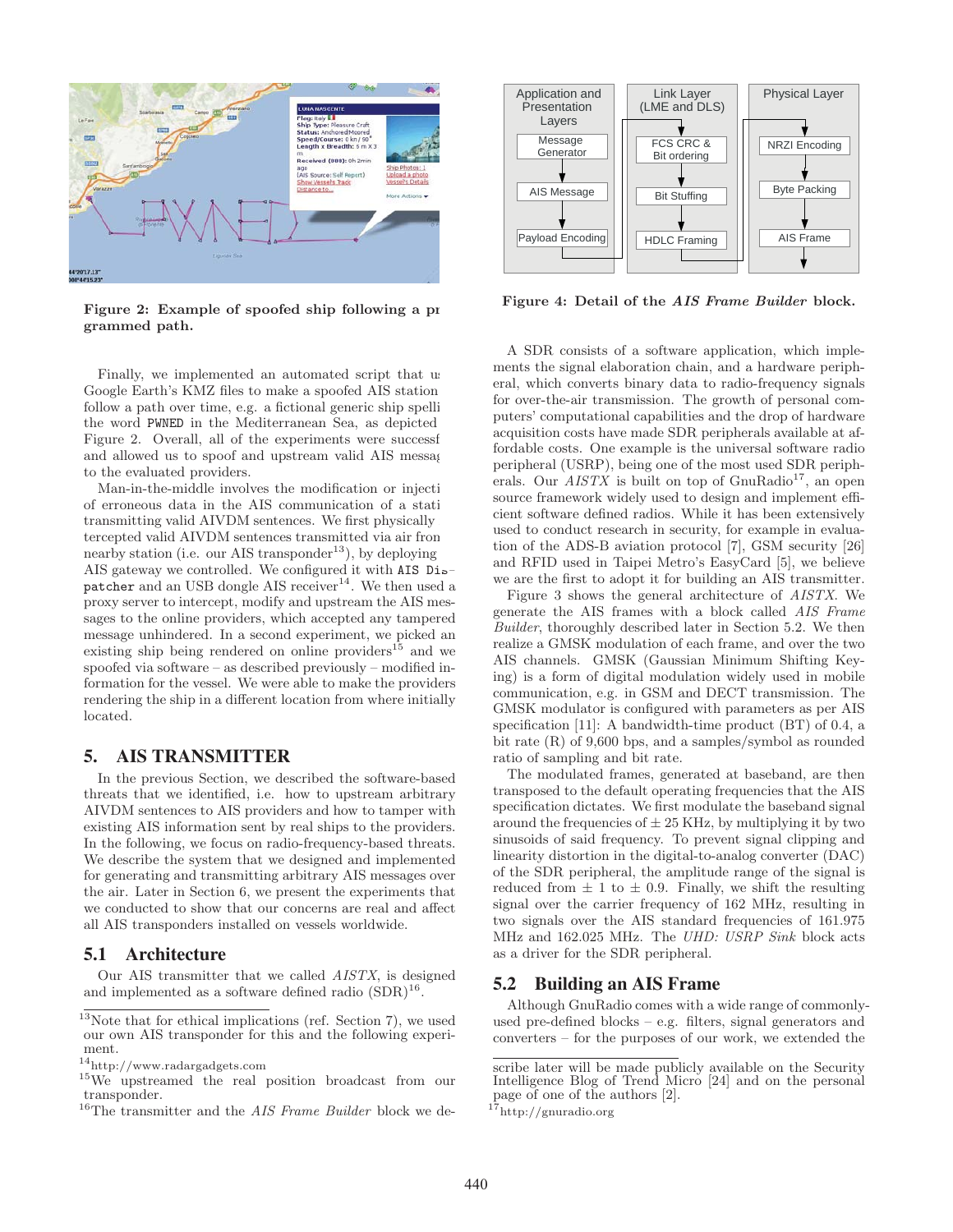

**Figure 3:** *AISTX* **architecture on GnuRadio.**

suite with a custom block, named *AIS Frame Builder*, which serves as generator of AIS frames. As Figure 4 shows, our block implements the full AIS stack, and it is composed of three main components covering respectively the application/presentation layers, the link layer and the physical layer, as defined in the protocol specification for AIS. Our block works as following. It takes as input a AIS message, formatted using the AIVDM format. At first, it encodes the message using a 6-bit ASCII alphabet. Only capital letters are supported, i.e. lower-cases are substituted with uppercases. Numbers are in decimal notation and negatives are expressed using a 2's complement. A padding with zeros (0's) to a multiple of 8 bits is done for further processing. The reason behind the use of such a short alphabet is to reduce the average message length transmitted over the air.

In the link layer module, we compute a frame check sequence of the previous AIS-encoded messaged (i.e., the payload), by using a 16-bit polynomial cyclic redundancy check. This is used by the receiver to validate the integrity of our AIS message. We also reorder the bits of the payload from big-endian to little-endian as per specification. Next, application of bit stuffing occurs – a technique consisting of inserting a zero (0) if five consecutive ones (1's) are found in the bit stream. Bit stuffing reduces the chance of errors in communication and makes sure that HDLC control information is always in the same position.

This control information is added during HDLC framing and consists of a training sequence and of a start/ending flag. The training sequence are twenty-four bits of alternating 0's and 1's (010101010...) and is used to synchronize the receiver to the data stream; the start/end flag consists of a 8-bit pattern 01111110 (0x7E) and is used to delimit the payload portion. Although this flag consists of 6 bits of consecutive ones (1's), it is not subjected to bit stuffing because the flag is meant to act as a delimiter. HDLC is used to synchronize the sender and receiver, and permits synchronous, code-transparent data transmission. This concludes the operations carried out in the link layer module.

Finally, the physical layer prepares the frame for the GMSK modulation, which takes place following in the AIS transmission chain, as we described in Section 5.1 and in Figure 3. The data is encoded using the NRZI mapping, which stands

for non-return-to-zero inverted mapping. NRZI is a method for mapping binary digits to a physical waveform and it is characterized by two levels (high and low). The mapping works by having a signal transition on the clock boundary whenever a logical 0 has to be represented, and by keeping the signal at level whenever a logical 1 is transmitted. Note that AIS, similarly to USB, adopts a reverse transition convention with respect to the common use of NRZI.

To conclude, the frame is then packed, i.e. transformed from a bit to a byte representation in order to fit the modulation requirements of the following GMSK block.

## 6. RADIO-FREQUENCY EVALUATION

Our radio-frequency evaluation consists of two experiments. In the first, we conducted an in-lab experiment in which we used three AIS receivers to verify that our transmitter works well in practice and can be used to run the attacks we identified. Later, we conducted a coverage assessment, in which we verified that a malicious actor can perform such attacks in an open air environment like onshore or open sea, targeting real vessels and authorities.

Our experimental setup consisted of a transmitter acting as an attacker and of a receiver acting as victim (e.g., a vessel or a vessel traffic service). For the transmitter, we used a standard Linux machine running our *AISTX* transmitter together with a USRP device, i.e. a commonly used and well-supported SDR peripheral for transmitting signals over the air. Our USRP consisted of an Ettus USRP B100 completed with a WBX-model daughter-board<sup>18</sup>. This device was well suited for our requirements because it supports VHF maritime frequencies. From the receiver standpoint, we evaluated our ability to generate AIS signals over three distinct AIS receivers: A commercial and standard class-B transponder called Weatherdock EasyTRX2<sup>19</sup>, a hardware receiver called AIS em-track  $R100^{20}$ , and a hybrid receiver (hardware and software). The latest is based on a software-

 $^{18}{\rm https://www.ettus.com/product/details/UB100-KIT}$ 

 $^{19}$ http://www.easyais.de/en/product\_page.php?prodid=33

 $^{20}\rm{http://www.em-trak.com/PRODUCTS/Receiver/Receiver}.$ aspx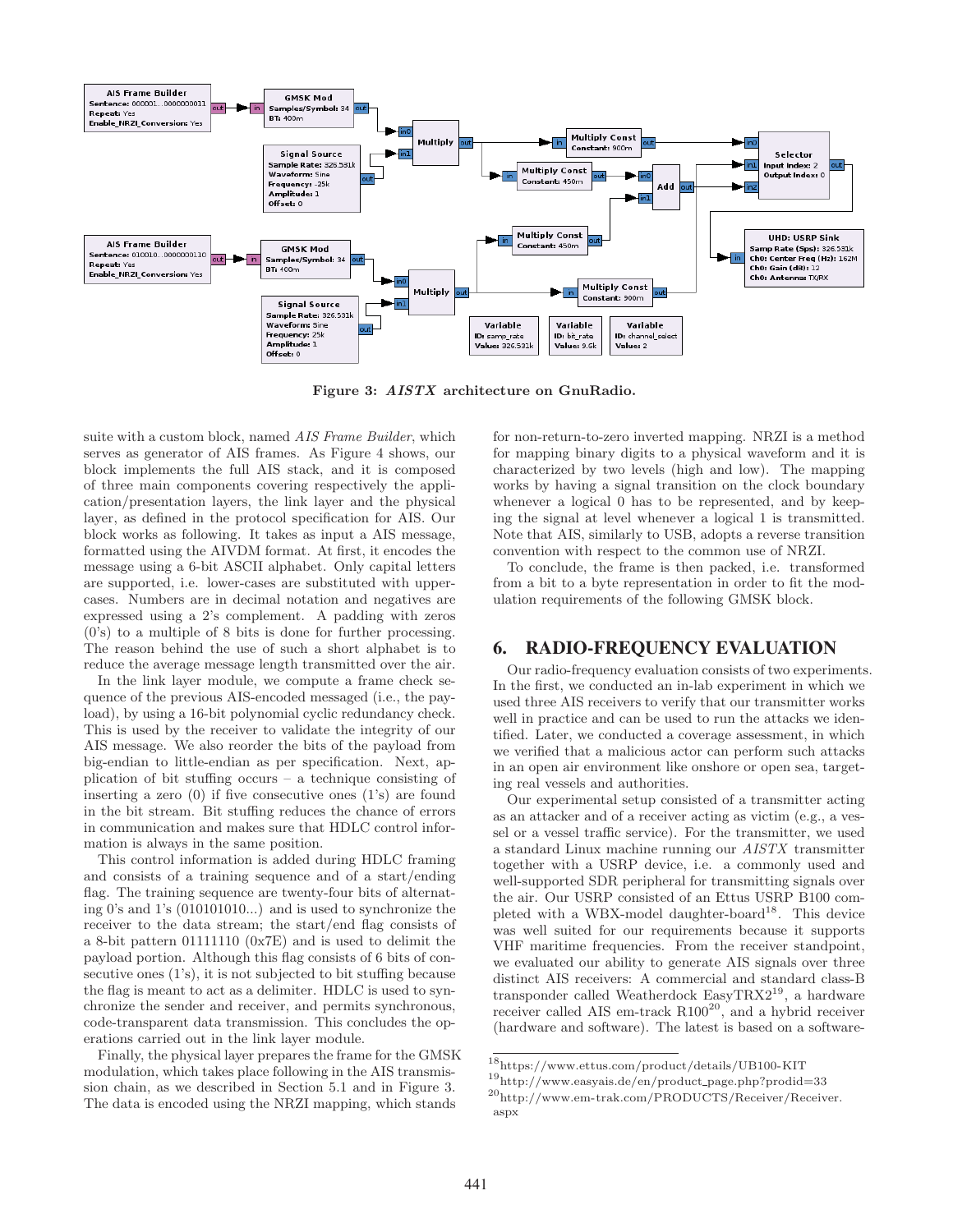based AIS  $receiver<sup>21</sup>$  and a standard YAESU VHF radio, which we modified by adding an additional output port in order to interface the radio with a computer's audio port and bypass the final-stage audio filter. Note that we connected receivers and transmitter by physical cable to prevent any signal from propagating over the  $\arctan^{22}$ .

As said, we used our *AISTX* transmitter to generate the appropriate AIS messages and perform the attacks, and the receivers to validate the threats. We analyzed the receivers' behavior in three ways: At the hardware layer, at the presentation layer and at the application layer. From a hardware standpoint, we equipped the AIS receivers with alarming lights, in order to observe the behavior of a transponder installation when an alarm is triggered. At the presentation layer, we used the serial port provided by the AIS receivers to monitor the AIS messages received. In fact, via the serial port, we could see all AIS-demodulated messages, including those that are not handled by the software at the application layer (e.g., message type 22, which is used to control the operating frequency of the transponder). Finally, we used a standard chart-plotter software, i.e.  $OpenCPN<sup>23</sup>$ , to evaluate the receivers' behavior at the application layer. OpenCPN implements a fully-functional chart plotter for personal computers and supports all AIS message types, including SART and CPA alerting. We used OpenCPN to visually render the results of the received malicious messages, i.e. impersonating the on-board computer normally installed on vessels. Together with OpenCPN, for the spoofing attacks we also used the official monitoring tool offered by one of the transponders, i.e. EasyTRX2. This enabled us to understand how and in which way the target was impacted by our misleading transmissions.

We started our evaluation by using the *AIVDM Encoder* introduced in Section 4 to provide *AISTX* with valid AIVDM sentences for the *spoofing-related attacks*. The Listing 3 gives an example for the generation of an AIS radio message on channel A (161.975 MHz) for a spoofed vessel called FOO, having Italian nationality, i.e. the MMSI prefix is 247, and navigating at 100 knots East out of the coast of Sardinia, at the coordinates 43.01N,8.46E.

| \$ ./AIVDM_Encoder.py $-$ type=24 $-mmsi=247320160$             |
|-----------------------------------------------------------------|
| $-vname=FOO -csign=FOO$                                         |
| H3co>H0Htt0000000000000000                                      |
|                                                                 |
| $-c$ hannel $=A$                                                |
|                                                                 |
| $M.$ /AIVDM_Encoder.py -type=1 -mmsi=247320160                  |
| $-speed = 100 - course = 83$                                    |
| $-\ln g = 8.46$ $-\ln t = 43.01$                                |
|                                                                 |
| $13\text{co}$ $\geq$ HgP? '0VfQ0HW4d3?gw<0000                   |
| $\frac{1}{2}$ ./AiS_TX.py -payload=13co>HgP?'0VfQ0HW4d3?gw<0000 |
| $-$ channel $=$ A                                               |
|                                                                 |

#### **Listing 3: Ship spoofing in radio-frequency (static and dynamic reports).**

Figure 5 shows that the receiver correctly interpreted the spoofed message as a valid vessel and reported it on the monitoring tool. The same methodology of attack is confirmed to work well for generating different types of ships (e.g., law enforcement, military, search and rescue, carrying

|              |                   | easyTRX2 Programming Tool                                                                  |            |                    |     |                |                 |                           | $\Theta$      | $ \Box$ $\times$ $\Box$ |
|--------------|-------------------|--------------------------------------------------------------------------------------------|------------|--------------------|-----|----------------|-----------------|---------------------------|---------------|-------------------------|
| File         | Help Data Columns |                                                                                            |            |                    |     |                |                 |                           |               |                         |
|              |                   | Static data   Diagnostics   Sent data   Received data   SD-Card   CPA-Alarm   Anchor-Alarm |            |                    |     |                |                 |                           |               |                         |
| <b>Class</b> | <b>MMSI</b>       | Ship Name                                                                                  | Call Sign  | SOG                | COG | Latitude       | Longitude       | Last Report Bearing Range |               |                         |
|              | 247320160         | FOO.                                                                                       | <b>FOO</b> | $100\,\mathrm{kn}$ | 83° | 43° 01 2000' N | 008° 46.2000' E | 0:01                      | $177^{\circ}$ | 165.2 nr                |
| A            |                   |                                                                                            |            |                    |     |                |                 |                           |               |                         |

**Figure 5: The EasyTRX2 monitoring tool correctly interpreted our spoofed vessel.**



**Figure 6: Collision alert being triggered via signaling light and software (OpenCPN).**

dangerous goods, etc...), aids-to-navigation like buoys and SAR aircraft, giving the ability to inject malicious and bogus information in AIS traffic, targeting both vessels and authorities.

We then focused on *collision spoofing* (ref. Section 3). For this attack to work, we spoofed a vessel colliding with our AIS transponder. We used the coordinates and course of the targeted transponder to fake a ship navigating within the CPA threshold-alarm configured in the equipment. Figure 6 shows the result. On the top-right window, the attacker sent the spoofed vessel's position report to the target, shown in the other two windows. On the bottom-right, we see the signaling light being triggered because a ship is expected to collide. The monitoring console of OpenCPN (on the left) confirmed the alert by informing that the collision is expected in 2 seconds and 6 meters away. Depending on the final configuration, this threat could lead the targeted vessel off course.

In a similar way, we confirmed that malicious *weather forecasting* is achievable. We used  $AIS + 24$ , a chart-plotting software supporting AIS binary messages normally employed to broadcast weather forecasts by port authorities (i.e., type 8). This verified that weather-specific AIVDM sentences spoofed via RF, such as !AIVDO,1,1,5,A,8>jR06@0Gwli:QQ UP3en?wvlFR06EuOwgwl?wnSwe7wvlOwwsAwwnSGmwvh0,0\*51, were correctly interpreted by the AIS receivers and reported by the tool.

A malicious user can generate search and rescue messages to trigger a *SART alert*, for example to lure the victim into navigating to the coordinates chosen by the attacker. In fact, by protocol specification and legislation, AIS stations are required to trigger an alert when a distress beacon is received, i.e. informing the captain that a rescue operation is needed for a man overboard. In our experiments, we exper-

<sup>21</sup>https://www.cgran.org/wiki/AIS

 $22A$  90 dB in-line attenuator was installed to reduce the transmitter's power according to the receivers' specification  $^{23}\mathrm{http://www.opencpn.org}$ 

 $^{24}$ http://www.aisplus.vtt.fi/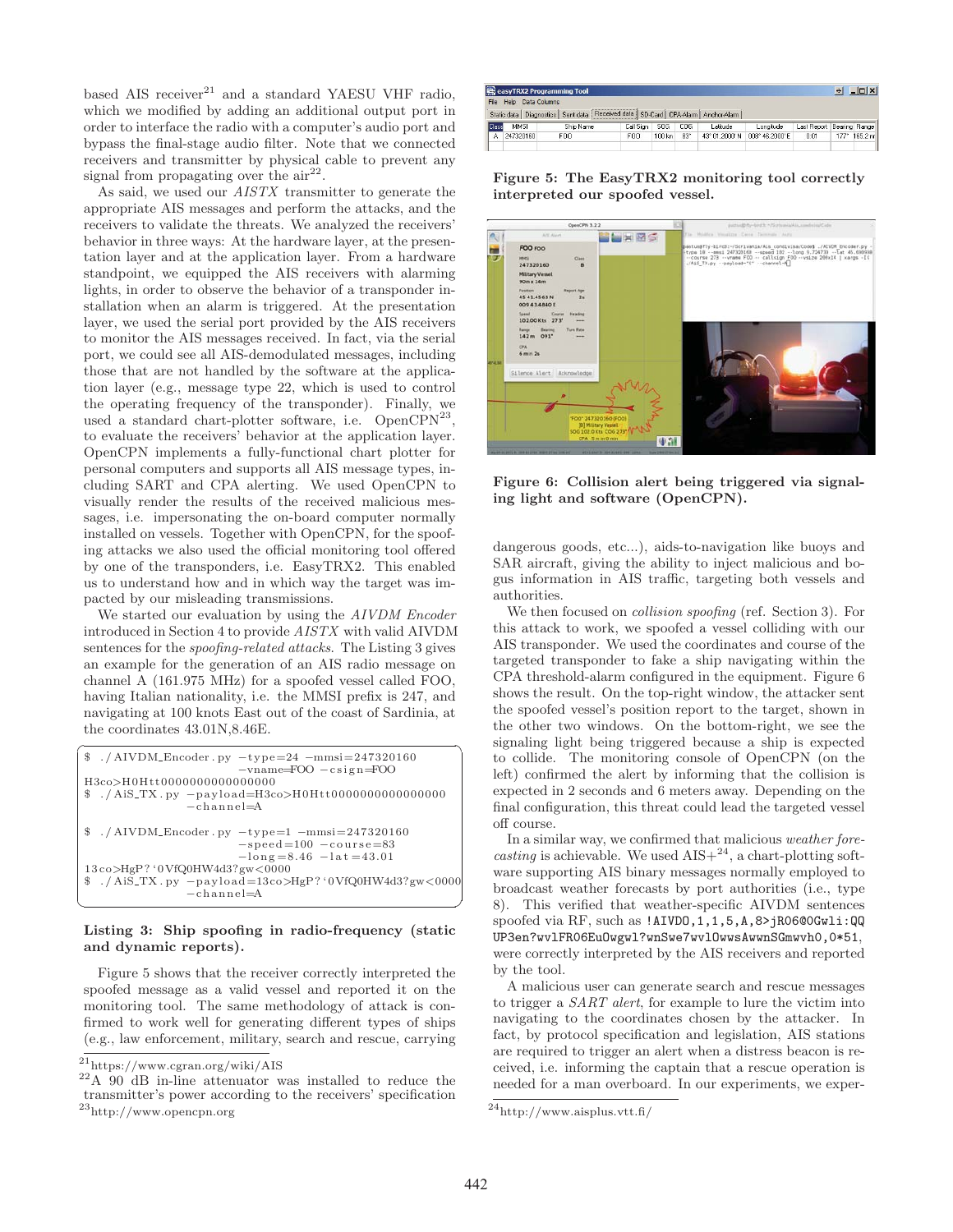

**Figure 7: AIS Hijacking in radio-frequency.**

imentally verified that we could appropriately spoof such messages and trigger the alert of our three AIS receivers, both visually and acoustically. The strategy was to emulate an AIS-SART transmitter by generating over both AIS channels a class-A position report (i.e. a message type 1) having MMSI in the form of 970YYXXXX: The prefix (970) is reserved for AIS-SARTs, opposed to other MMSI prefixes that specify the country. The Ys are assigned by CIRM<sup>25</sup> and refer to the SART manufacturer, while the Xs are sequential digits assigned by the manufacturer identifying the SART. The command reported in Listing 4 was used.

```
✞ ☎ $ . / AIVDM Encoder . py −typ e=1 −mmsi=970010000
                      −lat =45.6910 −long=9.7235
  xargs -I X. / AiS_TX. py -payload=X -channel=A, B
```
#### **Listing 4: Distress beacon (SART) spoofing in radiofrequency.**

We have impersonated fictional ships, buoys and other AIS stations, showing that spoofing threats are real and affect standard AIS transponders used worldwide in maritime traffic.

Next, we describe *AIS hijacking* (ref. Fig 7). Bob, the victim, communicates its AIS information to Alice, an AIS receiver installed onshore from authorities or another ship navigating nearby. The attacker, Mallory, is situated within the radio-frequency coverage of Bob and Alice's AIS stations. She generates a modified AIS message for Alice, pretending to be Bob, and overrides the legitimate communication of Bob by transmitting with higher power. Using a physical cable, we connected Bob's AIS transponder and Mallory's SDR-transmitter to Alice's receiver's ports. We simulated Bob's lower output power (when compared with Mallory), by installing a 120 dB attenuator on its connection with Alice (i.e., 30 dB attenuation more than Mallory). By monitoring Alice's receiver, we proved that Mallory is able to override Bob's signal, i.e. to tamper with valid AIS information sent via radio-frequency.

Following, we verified the *availability disruption* threats by using a particular class of AIS messages, called control messages, which are reserved to port authorities and *not* supported in transmission by transponders, i.e. only in reception. Control messages are used by port authorities to control the maritime traffic and have higher priority with respect to normal AIS traffic, e.g. position reports.

For the *frequency hopping* attack, we verified that by broadcasting the message shown in Listing 5 we immediately switched the receivers to non-standard channel frequencies (i.e., we lowered their operating frequencies of 4.950 MHz). This made the devices unavailable to receive, i.e. to know the position of nearby ships, and to transmit, i.e. to broadcast their positions. Note that this operation was applied immediately because we specified a geographical region including their current position. As an alternative form of attack, an attacker can "program" the devices to disappear from AIS monitoring upon entering a region of interest for the attacker, for example the sea quadrant of Somalia<sup>26</sup>.

| $\,$ ./AIVDM_Encoder.py $-$ type=22                             |  |
|-----------------------------------------------------------------|--|
| $-$ channel_a=2080 $-$ channel_b=2081                           |  |
| $-ne$ lat $=45.8$ $-ne$ lon $=9.9$                              |  |
| $-sw_{\text{1}}at = 45.5 - sw_{\text{1}}on = 9.5$               |  |
| F3co>HR22240; VQcF0FA3EB20000                                   |  |
| $\frac{1}{2}$ ./AiS_TX.py -payload=F3co>HR22240;VQcF0FA3EB20000 |  |
| $-c$ han $=$ A                                                  |  |
|                                                                 |  |

## **Listing 5: Example of availability disruption by frequency hopping.**

In a similar attack, that we call *timing* attack, the attacker inhibits the transmission capabilities of one or more AIS stations. For example, in the targeted attack of Listing 6, she uses VTS-reserved assignment command messages to instruct a victim to delay the transmission for 15 minutes; by iterating through the command, she accomplishes a denial-of-service attack. Inversely, the attacker can overload (i.e., floods) the marine traffic by requesting the existing stations into sending AIS updates at a very-high rate.

| \$ while true; do                                      |
|--------------------------------------------------------|
| ./AIVDM_Encoder.py $-$ type=23                         |
| $-quiet=15 -t \arg et=246100200$                       |
| xargs $-I X$ ./AiS_TX.py $-payload=X$ $-channel=A,B$ ; |
| sleep 15; done                                         |
|                                                        |

## **Listing 6: Example of availability disruption by timing attack.**

Finally, for the *slot starvation* attack, we used the message types 4 and 20 to simultaneously fake a base station installed at VTS and allocate the AIS transmission "address space" entirely (i.e., the TDMA slots), in order to consume all slots and prevent all nearby stations to further operate (both in transmission and reception).

# 6.1 Coverage Experiment

In the following, we performed a coverage experiment to simulate the operational conditions of an attacker, e.g. a pirate targeting a ship in navigation, and we showed that our concerns are real. Our coverage experiment consisted of installing our AIS transmitter at a fixed and defined position and a receiving station on a moving  $car<sup>27</sup>$ . Our evaluation consisted of generating a harmless testing message with *AISTX* and verifying if, and at which distance, the receiver was able to correctly receive and decode the testing message. Note that as we extensively discuss in Section 7, we took appropriate precautions to conduct the experiment in a safe manner.

We used an amplifier to raise the 50 mW power output of the SDR peripheral to values being in the same order of commercial AIS transponders<sup>28</sup>. This was accomplished through a hardware modification of a traditional VHF transceiver – KENWOOD TK-762G. Note that this device is affordable (i.e., less than 100\$ on eBay) and gives attackers an easy

 $^{25}\mathrm{The\ International\ Association}$  for Marine Electronics Companies

 $^{26}$ http://upload.wikimedia.org/wikipedia/commons/7/7e/ Somalian Piracy Threat Map 2010.png

 $^{27}\mathrm{As}$  a receiver, we used the Weatherdock EasyTRX2 hardware transponder

 $2812.5$  W for class-A and 2 W for class-B devices as per specification [11]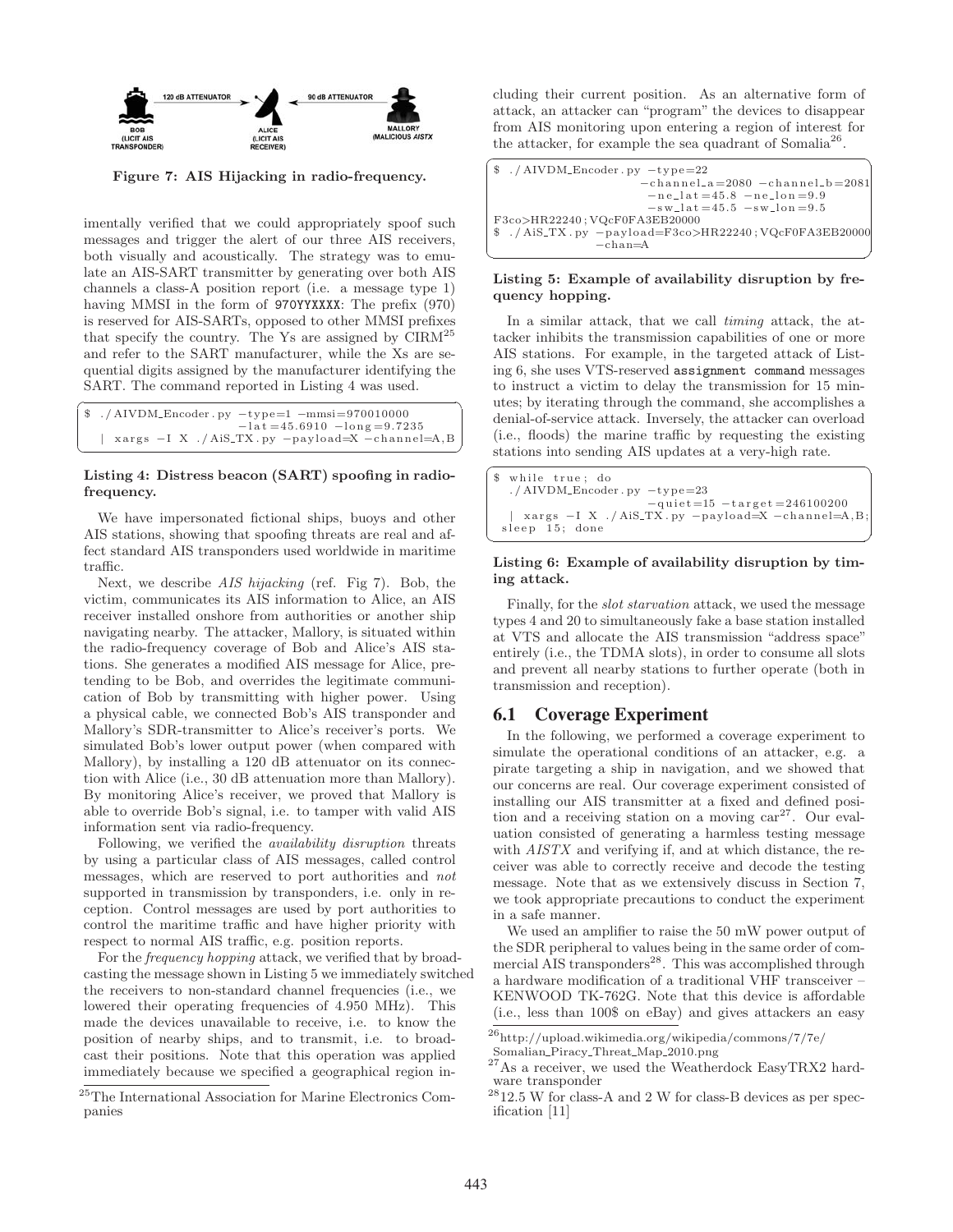access to the hardware needed to conduct malicious activities. The hardware modification entailed disconnecting the pre-amplifier's output, i.e. the circuitry from microphone to hybrid module's input, and soldering an external coaxial cable to connect the SDR.

We then built two AIS antennas to simulate a more accurate attack scenario. For the receiver, we used an omnidirectional antenna consisting of a 5 element collinear structure, i.e. a standard installation for ships and VTS. For the attacker, we used a Moxon directional antenna in order to sustain the amplified signal and improve the attacker's coverage and precision. The power gain of our antennas was respectively 6 and 10 dBi.

As we already mentioned, our coverage experiment consisted of transmitting a testing message from a fixed station and of using a movable receiver to verify the coverage experimentally. By using different configurations, as we report in Table 2, we showed that an attacker is able to reach a victim station and convey AIS messages from a distance of approximately 16.5 kilometers, at the least.

For example, by substituting the transmitter's default antenna  $(\lambda/4^{29})$  with the directional one that we built, the coverage doubled, i.e. from 0.8 to 1.5 kilometers. Further improvements are confirmed when the amplifier is used. Note that our amplifier comes with two selectable output power levels of 5 W and 15 W. These values are in the same order of standard AIS transponders, i.e. class-B and class-A respectively. In these condition, we scored a coverage of 8 and 16.5 kilometers. Note that this value is a lower estimation because our testing site was located near mountains that attenuated the signal we transmitted.

# 7. RESPONSIBLE DISCLOSURE AND MIT-IGATION STRATEGIES

Clearly, generating and tampering with AIS information may raise ethical concerns. As researchers, we are fully aware of that and we believe that realistic experiments, like the ones conducted by Jakobsson et al. in [12, 13], are the only way to reliably evaluate attacks in a real-world.

During our experiments, we only used harmless and testing messages and we did *not* interfere with existing systems. We also physically connected our equipment, i.e. *AISTX* and receivers, in order to *not* propagate RF signals over the air. The coverage experiment was conducted on land (at the coordinates 45.69N,9.72E) and we verified that no AIS receiving installations were present by using information made public by online providers; the closest open water (Mediterranean Sea) was 200 kilometers away and all nearby waters were *not* navigable.

As part of responsible disclosure, we reached out upfront on September 2013 the affected providers $30$  and involved standards organizations<sup>31</sup>. At the time of writing, we received positive feedback from Marine Traffic and Vessel Finder, and we are actively collaborating with IMO and ITU-R – The latest informed us that they will consider enhancements to AIS, in terms of security, at the World Radiocommunication Conference in 2015. We also shared our concerns with selected CERTs and coastguards, which are interested

in discussing the problems with us, standards organizations and vendors.

In addition, we propose and share the following possible mitigation strategies.

*Anomaly Detection* This strategy consists of applying anomaly detection techniques to AIS data collected, e.g. by online providers and vessel traffic services, in order to detect suspicious activities like unexpected changes in vessels' route or static information. In addition, AIS data can be correlated with satellite information to find incongruities, for example the dimensions of a vessel. Although anomaly detection may be valuable in data collection systems, it seems not a solution for transponders installations on vessels, which remain vulnerable to RF-specific threats like availability disruption and SART spoofing.

*X.509 PKI* A complementary form of mitigation consists in adopting a public-key infrastructure schema in the AIS protocol used in the RF communications. We suggest X.509 [9], a well-known PKI standard, in which the digital certificates are issued by official national maritime authorities acting as certification authorities $32$  and configured in a transponder concurrently with the other station's identifiers, i.e. MMSI and call-sign. X.509 provides authentication on messages exchanged among stations, e.g. between ships and with port authorities. The certificates are handled in two forms: certificates belonging to noteworthy stations like VTSs are preloaded via onshore installations, e.g. when a ship enters a port; generic certificates and certificates previously unknown to a station are exchanged with nearby stations (i.e., vessels in navigation) on demand, during the acquaintance phase of two vessels<sup>33</sup>. Vessels with satellite Internet access can additionally retrieve the certificates from online services.

# 8. RELATED WORK

A large body of literature focuses on correlating and analyzing ships information collected from vessel traffic services and online providers. Xianbiao et al. in [14] use online analytical processing (OLAP) to store, process and correlate information for collision avoidance and investigation. The same authors discuss in [19] different techniques to organize AIS-collected data in an efficient manner. Carthel et al. in [4] research on multi-sensor networks for data surveillance. They suggest to extend DMHT tracking, an algorithm originally designed for undersea surveillance networks, to AIS. Similarly, authors in [23] suggest ways to increase the maritime domain awareness (MDA) by collecting and using AIS data. Other applications consist of correlating oil slick shape and tracking data to identify ships illegally spilling oil in the sea [1] and of predicting the financial gain given by commercial trading [17]. With respect to navigational safety, most of the literature focuses on collision-avoidance systems and prevention, for example as reported in [15] and [16].

Despite the large body of AIS research, and to the best of our knowledge, we are the first to conduct a security evaluation of the automatic identification system. We use softwaredefined-radio to build a novel AIS *transmitter*, namely *AISTX*, and to show that our concerns are real. With respect to existing AIS receivers, we report [8], [18], [21], and [25]. Both

<sup>&</sup>lt;sup>29</sup>For AIS, a  $\lambda/4$  antenna measures 46 cm of length. Lambda corresponds to the wavelength (i.e.,  $c/162$  MHz.)

 $\rm{^{30}Marine}$  Traffic, AisHUB and Vessel Finder  $\rm{^{31}IMO}$  IALA and ITU-R

<sup>&</sup>lt;sup>32</sup>The same organizations issuing MMSI and call-sign identifiers for AIS stations, e.g. the US Coast Guard or the Italian Ministry of Economic Development<br><sup>33</sup>There is no need to exchange the certificates over trusted

channels because counterfeiting will invalidate them